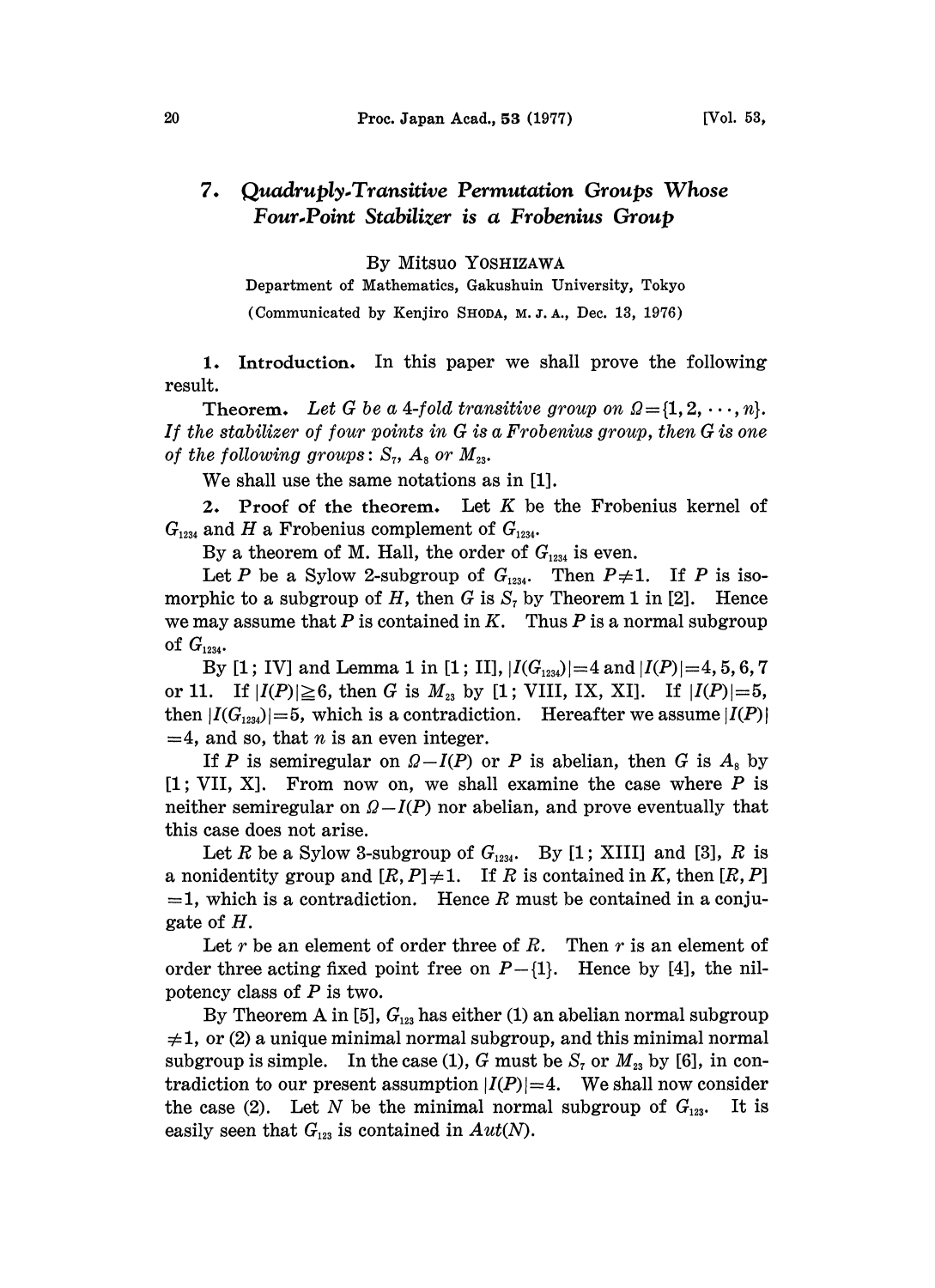Let S be a Sylow 2-subgroup of N. Since  $n$  is even, we may assume that  $S$  is contained in  $P$ . Hence the nilpotency class of  $S$  is one or two.

By [7] and [8], N is one of the following groups:  $PSL(2, 2<sup>m</sup>)$  (m > 1),  $PSL(2, q)$  ( $q \equiv 3$  or 5 (mod 8),  $q > 3$ ), Ja, Ree group,  $PSL(2, q)$  ( $q \equiv 7$  or 9 (mod 16)),  $A_7$ ,  $Sz(2^{2m+1})$  ( $m \ge 1$ ),  $U_3(2^m)$  ( $=PSU(3,2^m)$ ) ( $m \ge 2$ ),  $L_3(2^m)$  $(=PSL(3, 2<sup>m</sup>))(m \ge 2)$  or  $Sp(4, 2<sup>m</sup>)$   $(m \ge 2)$ .

Suppose N is Ja, Ree group,  $A_7$  or  $PSL(2, q)$  ( $q \equiv 7$  or 9 (mod 16)). Then S is of order 8. As r normalizes P and N, r normalizes S, and r acts fixed point free on  $S-{1}$ . Hence 3[7, which is a contradiction.

Suppose N is  $PSL(2, 2<sup>m</sup>)$  (*m*>1). Then we may assume that

$$
S\!=\!\Big\{\!\!\begin{pmatrix}1&0\\x&1\end{pmatrix}\Big|\,x\in GF(2^m)\Big\}.
$$

Since  $3|2^m-1$ ,  $3/2^{m+1}-1$ . Thus there must be an element of order 4 in  $G_{123}$  which is a field automorphism of  $GF(2<sup>m</sup>)$ . Let a be that element. Then

$$
Z(\langle a \rangle \times S) = \left\{ \begin{pmatrix} 1 & 0 \\ x & 1 \end{pmatrix} \middle| x \in GF(2^{m/4}) \right\}.
$$

Hence the nilpotency class of  $\langle a \rangle \times S$  is greater than two, which is a contradiction.

Suppose N is  $PSL(2, q)$  ( $q \equiv 3$  or 5 (mod 8),  $q > 3$ ). Then  $G_{123}$  is contained in  $PIL(2, q)$ . Hence P is a dihedral group or a semidihedral group. On the other hand the order of  $P$  is not less than 16. Hence  $P/Z(P)$  is a non-abelian group, which is a contradiction.

Suppose N is  $Sz(2^{2m+1})$   $(m \ge 1)$ ,  $U_3(2^m)$   $(m \ge 2)$  or  $L_3(2^m)$   $(m \ge 2)$ . Then it is easily seen that  $P=S$ . Since  $|I(P)|=4$  and  $N \leq G_{123}$ ,  $N_N(S)$  $=N_N(P)\leq G_{1234}$ . Let i be an involution of  $Z(S)$ . As  $Sz(2^{2m+1}), U_s(2^m)$ and  $L_3(2^m)$  are C-groups, we have  $C_N(i) \leq N_N(S)$ . Since  $C_N(i)$  is contained in  $G_{1234}$ ,  $C_N(i)$  is a nilpotent group. Hence N must be  $Sz(2^{2m+1})$ . On the other hand  $\text{Syl}_2(G_{12})=\text{Syl}_2(N)$  and P is not semiregular on  $Q-I(P)$ . Hence the Sylow 2-subgroups are not disjoint, which is a contradiction.

Suppose N is  $Sp(4, q)$   $(q=2<sup>m</sup>, m \geq 2)$ . Then it is easily seen that  $P = S$ . We may assume that  $N = \{y \in GL(4, q) | y^t \cdot j \cdot y = j\}$ . In this case

$$
j = \begin{pmatrix} 0 & 0 & 0 & 1 \\ 0 & 0 & 1 & 0 \\ 0 & 1 & 0 & 0 \\ 1 & 0 & 0 & 0 \end{pmatrix}.
$$

We may assume that